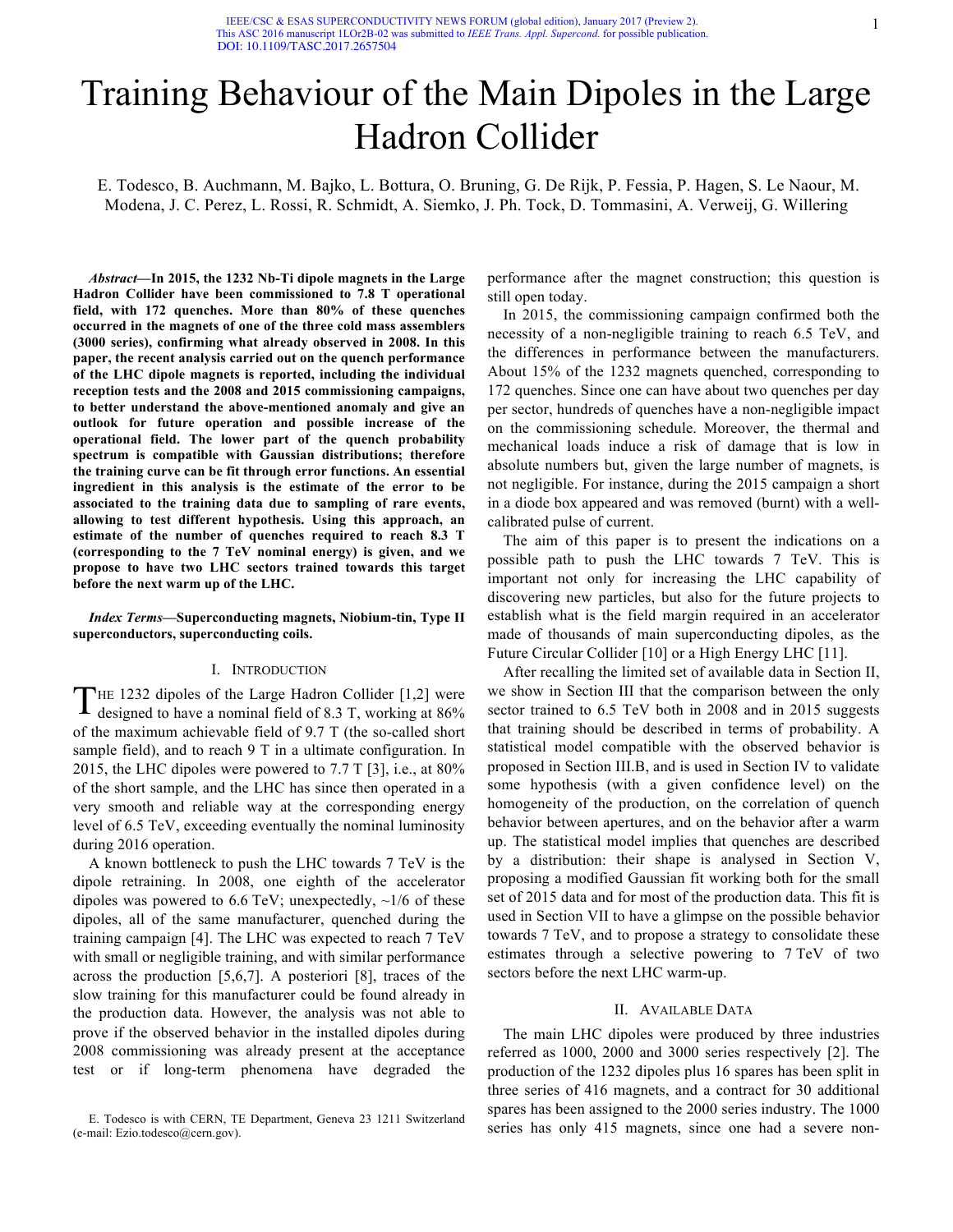conformity and has not been rebuilt, but its components were reused; the 2000 series has 446 magnets, and the 3000 series has 416 magnets.

All magnets have been tested before installation in the tunnel [5]-[8] at 1.9 K at CERN. The test procedure aimed at validating quench performance, electrical conformity and field quality; it was based on the principle of training each magnet to the nominal current of 11850 A (8.3 T bore field) plus a margin (initially 8%, later lowered to 3%). If the magnet was not reaching the required performance, a warm-up and cool down (thermal cycle) was done and a second test was carried out. This happened for  $\sim$ 10% of the whole production, with 30 to 50 magnets tested per series. In case of insufficient performance, the magnet was rejected, disassembled and rebuilt. There were 20 rejected magnets, and 14 of them were tested after thermal cycle. Data of these magnets are not included in this analysis.

A total of 1232 magnets have been installed in the LHC machine, powered in eight circuits (called sectors, and named 12, 23, …, up to 81) of 154 magnets in series. The repartition of the three series in each sector is far from being equal (see Table I), and was firstly established on geometry and field quality criteria, and then on having longer training magnets in the mid of cell and not close to quadrupoles, where beam losses are more larger [12].

TABLE I

MAGNETS INSTALLED IN THE EIGHT LHC SECTORS, AND TOTAL NUMBER OF QUENCHES TO REACH 11080 A IN 2015 (IN BRACKETS THE NUMBER OF SECOND PLUS THIRD QUENCHES)

| TEOD THIND OULINCITED. |      |      |                      |                             |        |          |          |          |         |
|------------------------|------|------|----------------------|-----------------------------|--------|----------|----------|----------|---------|
|                        |      |      | installed per sector | Ouenches to 11080 A in 2015 |        |          |          |          |         |
| sector                 | 1000 | 2000 | 3000                 | total                       | sector | 1000     | 2000     | 3000     | total   |
| 12                     | 50   | 95   | 9                    | 154                         | 12     | 2        |          | 4(1)     | 7(1)    |
| 23                     | 56   | 58   | 40                   | 154                         | 23     | $\theta$ | 2        | 15       | 17      |
| 34                     | 44   | 81   | 29                   | 154                         | 34     |          | 7        | 8(1)     | 16(1)   |
| 45                     | 48   | 44   | 62                   | 154                         | 45     | $\Omega$ | 3        | 46(7)    | 49(7)   |
| 56                     | 28   | 42   | 84                   | 154                         | 56     | $\Omega$ | $\theta$ | 17       | 17      |
| 67                     | 57   | 36   | 61                   | 154                         | 67     | $\theta$ |          | 19       | 20      |
| 78                     | 53   | 40   | 61                   | 154                         | 78     | 2        | 10       | 6        | 18      |
| 81                     | 64   | 24   | 66                   | 154                         | 81     | 0        | 3        | 25(2)    | 28(2)   |
| LHC                    | 400  | 420  | 412                  | 1232                        | LHC    | 5        | 27       | 140 (11) | 172(11) |

There have been three commissioning phases (2008, 2010 and 2015) interleaved by warm-ups of the LHC. In 2008, all circuits have been brought to 9130 A, sector 45 to 10300 A and sector 56 to 11173 A [4]. Soon after the commissioning, the 2008 incident [13] required warm up and replacement of 30 dipoles in sector 34. In 2010, the eight circuits were commissioned to 6 kA; after this commissioning, the LHC operated at 3.5 TeV. In 2012 the circuits were commissioned to 7 kA and the machine operated at 4 TeV in 2012. The LHC has been totally warmed up during 2013-2014 to carry out the consolidation of the busbar interconnects splices [14]. In 2015, all sectors have been brought to 11080 A [3], corresponding to proton beam energy of 6.5 TeV plus 100 A, with 172 quenches (see Table I). After this commissioning, the LHC operated at 6.5 TeV in 2015 and 2016.

## III. A STATISTICAL MODEL

## *A. Hints from the sector 56 training*

The 2008 campaign that brought one eight of the LHC (sector 56) to 11173 A showed a difference between the three series: 90% of the quenches occurred in 3000 series magnets. The 2015 campaign confirmed the anomaly of the 3000 series, accounting for 140 out of the 172 quenches to reach 11080 A.

The new element coming from the 2015 campaigns is that among the 17 magnets of the series 3000 quenching in sector 56 in 2015 (see Fig. 1), only 3 had also quenched in 2008. This means that we are not facing a deterministic phenomenon where always the same magnets quench (i.e. there is a subset of magnets with longer training), but rather a statistical phenomenon where the 84 magnets of 3000 series installed in sector 56 (see Table I) are an homogeneous set, with a 17/84~20% probability of quenching. Considering each commissioning campaign after a thermal cycle as an independent draw, the probability for a magnet to quench twice would be  $(20\%)^2 \sim 4\%$ , so 3 out of 84. This hypothesis is the simplest compatible with the observed 3 magnets quenching both in 2008 and in 2015, and is also supported by data relative to individual test of dipoles tested between 2008 and 2015, showing lack of correlation in performance before and after a cool down [15]. In the next section, a framework to interpret the quench data according to this hypothesis is developed.



Fig. 1: Training for the 56 sector, only 3000 series, in 2008 and in 2015

### *B. Binomial distributions for quench*

We assume that a set of magnets has associated a distribution of probability  $P_I(I)$  for the first quench at current *I*, a distribution  $P_2(I)$  for the second quench at current *I*, and so on, each satisfying the properties

$$
\int_{0}^{I_{ss}} P_{k}(I)dI = 1 \qquad P_{k}(I) \ge 0 \tag{1}
$$

where  $I_{ss}$  is the short sample current, i.e. the maximum current achievable in that magnet. The probability of having a first quench below current *I* is given by

$$
p_1(I) = \int_0^I P_1(i)di
$$
 (2)

When a subset of *N* magnets is powered to a current *I*, on average *Np<sub>1</sub>*(*I*) will quench, with a sigma of  $\sqrt{N(1-p)}p_1$ , according to the binomial distribution. Therefore the training of *N* magnets (only first quench) will follow the curve  $Np_1(I)$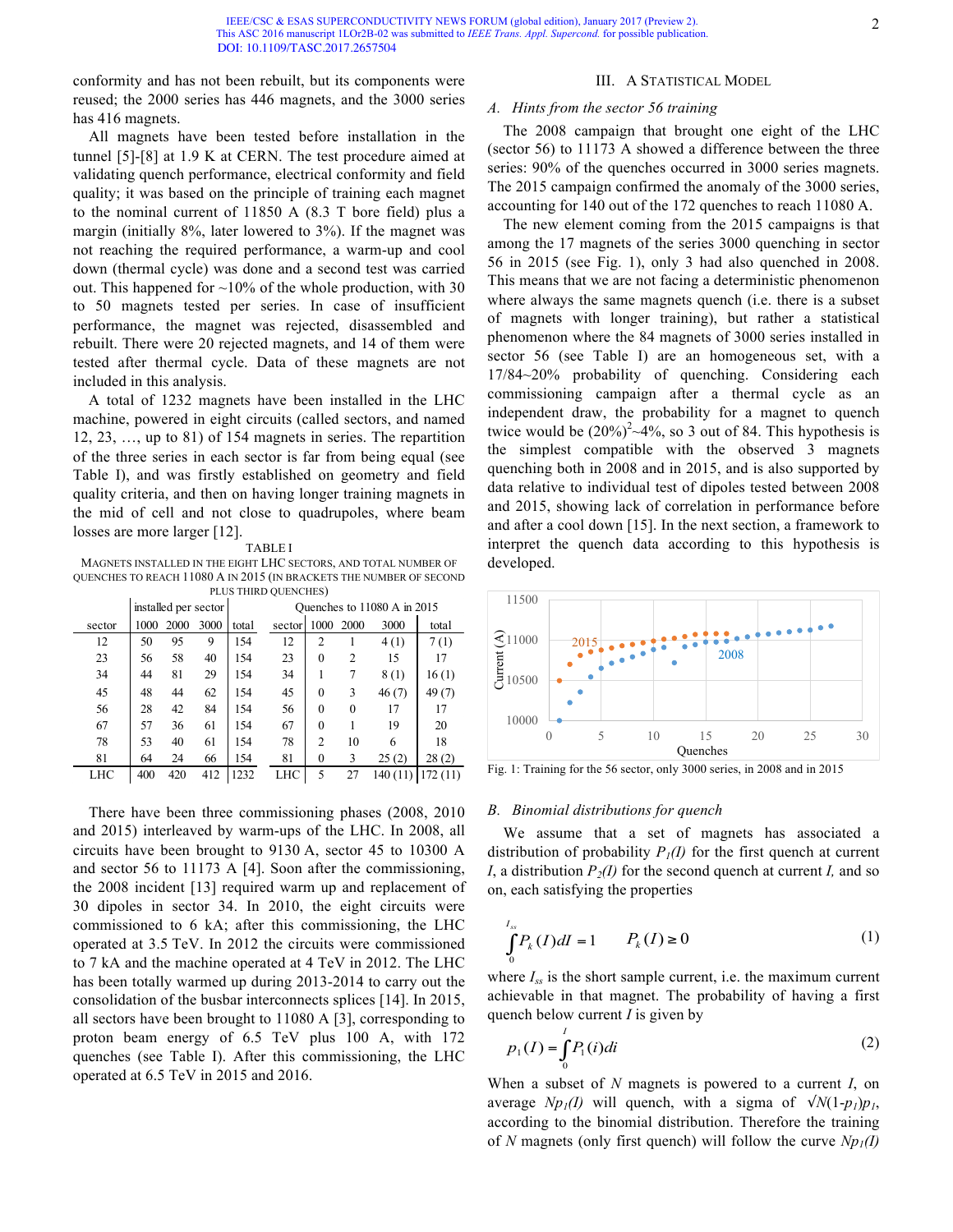IEEE/CSC & ESAS SUPERCONDUCTIVITY NEWS FORUM (global edition), January 2017 (Preview 2). This ASC 2016 manuscript 1LOr2B-02 was submitted to *IEEE Trans. Appl. Supercond.* for possible publication. [DOI: 10.1109/TASC.201](http://ieeexplore.ieee.org/document/7831387/)7.2657504

## with a spread (one sigma) of  $\sqrt{N(1-p_l)p_l}$ .

To clarify this, a string of 50 magnets whose first quench belong to a Gaussian distribution, with average 11500 A and sigma 500 A is considered; we extract a number from the distribution for each magnet (see dots in Fig. 2, left). The training of this string will be given by reordering these values (see dots in Fig. 2, right). The training follows approximately the integral of the Gaussian distribution, with fluctuations due to the limited size (*N*=50 magnets) of the sample. If one draws several instances of the training of this string (what is called a MonteCarlo) one gets a cloud of lines, each one being a possible trainings of this string (see Fig. 3). The thickness of this cloud reduces for larger *N*, with the inverse of the square root of *N.* In our case of a small sample of a 50 magnets string this thickness is large: for instance, 11 kA can be reached with anything between 3 to 15 quenches, i.e. a factor 3 difference. In Fig. 3 we consider 20 realizations of the training, and a two sigma bound. Since two sigma gives a 95% confidence level, about one case out of the 20 should lay outside the average  $\pm$ two sigma, as it is in the figure.



Fig. 2: Left: Example of a Gaussian distribution (grey curve), extraction of 50 quenches (dots): Right: reordering of quenches giving the training of a string of 50 magnets (dots) and integral of the Gaussian (green curve).



Fig. 3: Example of a Gaussian distribution (grey curve), integral giving training curve for a set of 50 magnets (green curve) with two sigma error (red curves), and 20 realizations of training drawn with a MonteCarlo method (black curves).

Note that we will always work with the integral of the distributions, and not with the distributions: this allows to avoid the binning choice and directly provides the training curve of a string of magnet, which is the observable during the magnet commissioning. The full training probability (first, second, and all other quenches) according to this approach is given by

$$
t(I) = \int_{0}^{I} \sum_{k=1}^{\infty} P_k(i)di
$$
 (3)

## IV. OBSERVED BEHAVIOUR AT 6.5 TEV

The model outlined in Section III allows to draw some conclusions on the training behavior at 6.5 TeV. The distribution of quenches per sector and per manufacturer required to reach 11080 A during the 2015 campaign are given in Table I. Among the 172 quenches, an overwhelming 95% are first quenches: only 9 magnets quenched twice and one magnet thrice (so there is a total of 11 non-first quenches, all in 3000 series, as indicated in brackets in the table). The nonfirst quenches will be ignored since the data set is too scarce to draw any conclusion on the distribution  $P_2$  (I) and  $P_3$  (I).

## *A. Differences between the three series*

The large difference of performance between the manufacturers is obviously significant: considering a two sigma error, the quench probabilities are

- 1000 series: 5/400=1.3%±1.1%
- 2000 series: 27/420=6.4%±2.4%
- 3000 series: 129/412=35%±5%

# *B. Differences between sectors*

The same computation is done to see if there are significant differences between sectors. Results are shown in Fig. 4 for the 2000 and for the 3000 series, the set of data of the 1000 series being too small to make the analysis. There is a significantly worse performance in the magnets of the 2000 series installed in 78 and 81. Moreover, the 3000 series installed in sector 45 are significantly worse than the other sectors (with the possible exception of sector 12, where there are only 9 magnets of the 3000 series and statistics is too small to draw conclusions).



Fig. 4: Probability to quench before 11080 A during 2015 commissioning in the 2000 series (left) and in the 3000 series (right) split by sector.

# *C. Differences along the production*

We now turn to differences in the magnet performance at 6.5 TeV along the production. We split each production in 8 batches of 52 magnets (9 for the 2000 series, whose production involved a total of 446 magnets). 1000 series is again ignored since the number of quenches to reach 11080 A is too low.

Data of 2000 series (see Fig. 5) indicate a worse performance in the first two batches: 18 out of 27 quenches belong to the first 104 magnets. This difference is at the limit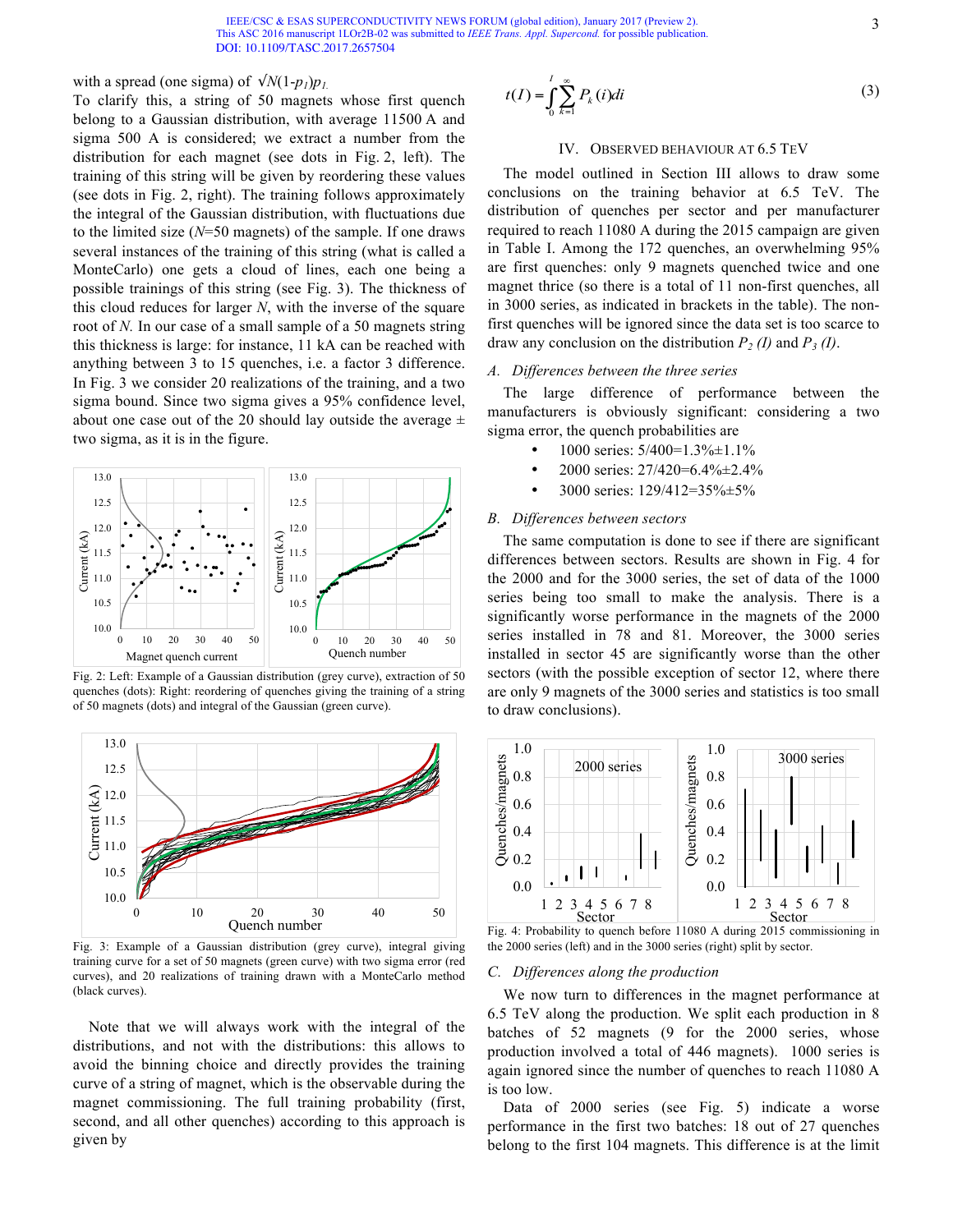#### IEEE/CSC & ESAS SUPERCONDUCTIVITY NEWS FORUM (global edition), January 2017 (Preview 2). This ASC 2016 manuscript 1LOr2B-02 was submitted to *IEEE Trans. Appl. Supercond.* for possible publication. [DOI: 10.1109/TASC.201](http://ieeexplore.ieee.org/document/7831387/)7.2657504

of being statistically significant, with two sigma confidence level. Data of the 3000 series show a good performance for the first two batches, plus five batches with a 20-50% quench probability, and a fourth batch with a 50-80% probability. This fourth batch is responsible for the large number of quenches observed in sector 45 (see Table I). Summarizing, there are significant differences of performance along the magnet production for the 3000 series, and possibly also for the 2000 series, but with less statistical evidence.



Fig. 5: Probability to quench before 11080 A during 2015 commissioning in the 2000 series (left) and in the 3000 series (right) split along the production in batches of 52 magnets.

# *D. 2008 vs 2015 training*

A crucial question for the training is the comparison of the performance before and after a warm up. We have experience of two sectors, with apparently contradictory results: sector 56 trained 30% faster in 2015 as compared to 2008 (see Fig. 1), and sector 45 trained three times slower (3 quenches in 2008, 10 in 2015). The crucial point is to add the statistical error due to the small sample (of the order of 50 magnets) – also in this case we use two sigma, i.e. a 95% confidence level.

- Sector 56 reached 11080 A with 23 quenches  $\pm$  8 in 2008, and with 17 quenches  $\pm$  7 in 2015;
- Sector 45 reached 10300 A with 3 quenches  $\pm$  3 in 2008, and with 10 quenches  $\pm$  6 in 2015.

So, when the statistical error is added, data are compatible with the assumption that the performance is the same after each thermal cycle, i.e. the full training has to be redone.

## *E. Training and apertures*

The LHC magnets have two separate dipoles in a common mechanical structure made of stainless steel collars and iron yoke. A relevant question is if the quench in one aperture also trains the other one. If this is not the case, i.e., if there is no correlation, the 1232 two-in-one dipoles should be rather analysed as 2464 single aperture magnets.

Let us start from this hypothesis: since we had 140 first quenches in 824 apertures of the 3000 series (see Table I), i.e. a 17% probability of quenching one aperture, if the apertures were independent one would expect a  $(17\%)^2 = 2.9\%$ probability of quench for two apertures, i.e. an average of 12 cases over 412 magnets. Moreover, since sector 45 probably belongs to a different distribution (see Fig. 4), we have to separate this case: this gives a total of 15 magnets quenching in both apertures, see Table II.

In the previous paragraph we observed that we had 9 magnets quenching twice: among them, 5 quenched in different apertures and 4 in the same aperture. Moreover one magnet quenched three times (twice in one aperture and once in the other one). So we obtain 6 magnets quenching in both apertures: this is smaller than the expected value of 15 in case of independent apertures. A MonteCarlo method gives an error of  $\pm 8$  (two sigma) associated to the sampling, so the observed value is just below the two sigma limit. One can conclude that this scarcity of magnets quenching in both apertures gives some indication (at the limit of the 95% confidence level) that quenching one aperture partially trains also the other one. So the data is treated as belonging to 1232 magnets and not to 2464 apertures.

| <b>TABLE II</b>                                                 |
|-----------------------------------------------------------------|
| EXPECTED (IN THE HYPOTHESIS OF INDEPENDENT EVENTS) AND OBSERVED |
| NUMBER OF QUENCHES ON BOTH APERTURES OF THE SAME DIPOLE         |

|        |    |     |     | sector quenches apertures quenches/ap $(quenches(ap)^2$ expected observed |    |  |
|--------|----|-----|-----|---------------------------------------------------------------------------|----|--|
| - 45   | 46 | 124 | 37% | 14%                                                                       | 85 |  |
| others | 95 | 700 | 14% | 1.8%                                                                      | 64 |  |

## *F. Flattop quenches during operation*

During the 2015 operation, five magnets quenched at flattop current, i.e., about 100 A less than the 11080 A reached during the commissioning campaign. These "flattop quenches" occurred 30 minutes to 5 hours after reaching flattop, during the phase in which beams are colliding. The hypothesis of heating due to splices inside the magnet has been discarded since the five quenches occurred in five different magnets. An unexplained feature is that these flattop quenches all occurred in 2000 series magnets. In 2016 no flattop quenches were observed. More details are given in [15].

## *G. Retraining after winter shutdown without warm-up*

During the 2015-2016 winter, the LHC had a three months technical stop where the magnets were kept below 40 K. After this pause, all magnets reached 11080 A with a total of three quenches only, two of 3000 series and one of 2000 series. So if the LHC is not warmed up, a negligible number of quenches are needed to reestablish operational conditions.

## V. QUENCH DISTRIBUTIONS

#### *A. 2015 training*

The shape of the distributions of the first quench in the 2015 training campaign is studied. Note that since training has been stopped to 11080 A, we access in most cases only to the left tail of the distribution. As stated before, we work with the integral of the distributions. We analyse the 2000 and 3000 series, finding the very interesting result that training data of the first quench are compatible with the integral of a tail of a Gaussian distribution (see Fig. 6), within the two sigma statistical error (sample of 400 magnets). A slightly better fit can be obtained by making a separate fit in the 3000 series for the part installed in sector 45. For the 1000 series we have not enough quenches to make a fit.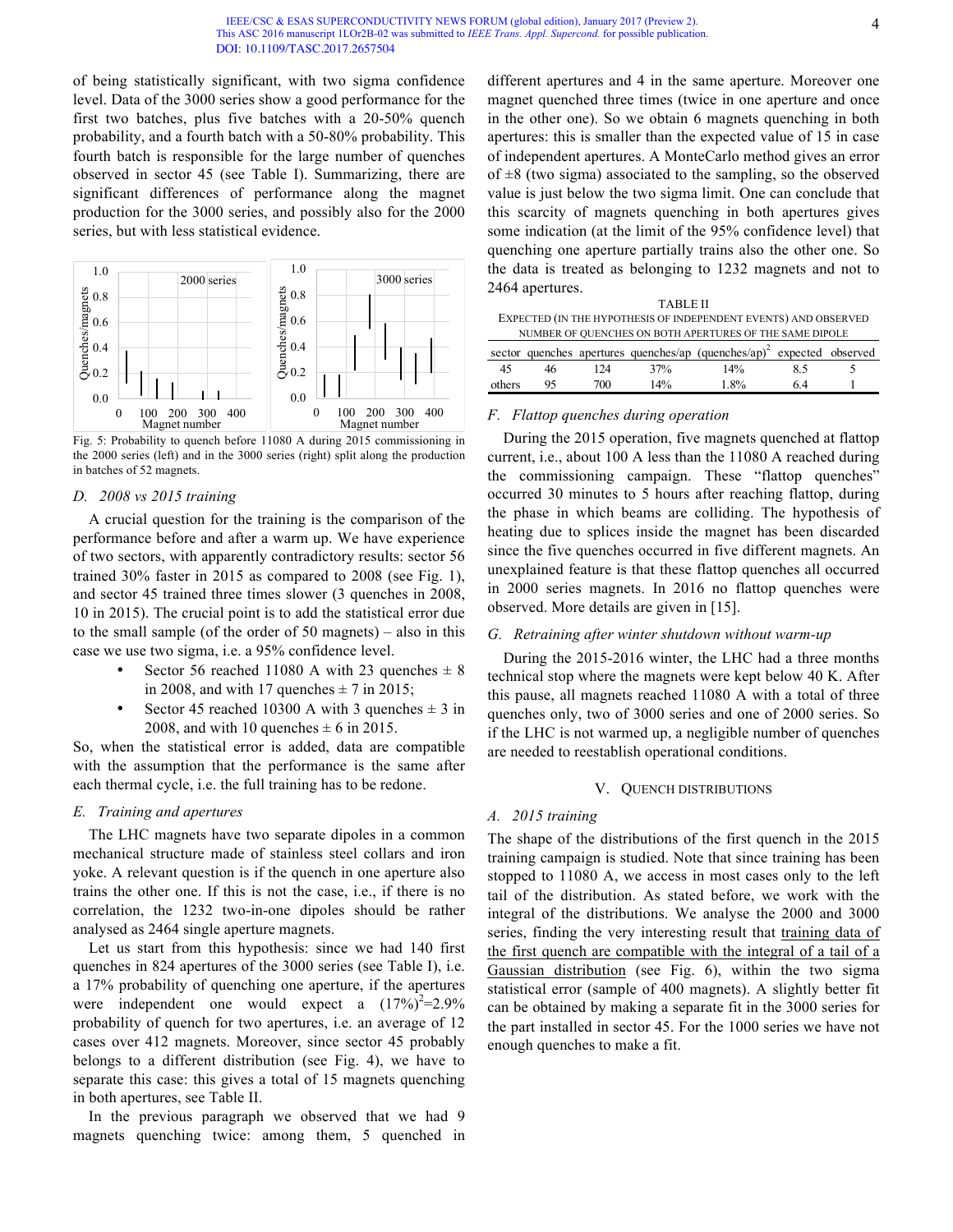IEEE/CSC & ESAS SUPERCONDUCTIVITY NEWS FORUM (global edition), January 2017 (Preview 2). This ASC 2016 manuscript 1LOr2B-02 was submitted to *IEEE Trans. Appl. Supercond.* for possible publication. [DOI: 10.1109/TASC.2](http://ieeexplore.ieee.org/document/7831387/)017.2657504



Fig. 6: Training in 2015 (first quench) in 2000 and 3000 series, and Gaussian fit with two sigma error.

## *B. Production data*

To consolidate the previous analysis, the first and the second quenches that occurred during the individual test of the LHC dipoles are considered. A complete set of data is available and the Gaussian fit for currents in the critical range of 11-13 kA, not available in the 2015 campaign, can be checked.

Data shows an asymmetry in the distribution, corresponding to a skewness of -0.7 to -0.8; if we make a Gaussian fit on the lower part of the distribution (for probability lower than 0.5, see Fig. 7) the upper part is overestimated (ie the training is slower for higher currents). There is a physical barrier to the maximum performance given by the short sample limit, at 13.8 kA so it is not surprising that the distribution has a negative skewness.

Using a modified Gaussian, with 30% lower sigma in the higher part of the distribution (i.e. for current values larger than the average found with the Gaussian fit in the lower part) one recovers a very good fit over the whole range for the 1000 and 2000 series (see Fig. 8). The 3000 series is clearly not compatible with any Gaussian fit – this can be seen as an additional trace of the 3000 anomaly in the production data. The fit is good also for the second quench in all series, as shown in Fig. 9 – where data of the 3000 series are not show for sake of clarity (they are quite close to the 2000 series). The fit parameters are given in Table III, and compared to the fit relative to the training in 2015.



Fig. 7: Training (first quench) in 1000 series and Gaussian fit in the lower half.



Fig. 8: Training (first quench) in 1000, 2000 series and Gaussian fit with 30% lower  $\sigma$  in the right part, plus 3000 series data.



Fig. 9: Training (second quench) in 2000 series and Gaussian fit with 30% lower  $\sigma$  in the right part.

TABLE III PARAMETERS OF THE MODIFIED GAUSSIAN FIT FOR THE FIRST AND SECOND QUENCHES IN THE LHC MAGNET PRODUCTION, AND FOR THE FIRST QUENCH IN THE 2015 CAMPAIG

| 11112 2012 CABILARDIA |  |  |                                                                                                      |                              |                                    |  |  |  |  |
|-----------------------|--|--|------------------------------------------------------------------------------------------------------|------------------------------|------------------------------------|--|--|--|--|
|                       |  |  |                                                                                                      |                              | First quench Second quench HC 2015 |  |  |  |  |
|                       |  |  | $\left \mu(kA) \right  \sigma(kA) \left \mu(kA) \right  \left \sigma(kA) \right  \mu(kA) \sigma(kA)$ |                              |                                    |  |  |  |  |
|                       |  |  | 1000 12.000 0.700 12.500 0.500                                                                       |                              |                                    |  |  |  |  |
|                       |  |  | 2000 11.350 0.900 12.300 0.700 12.300 0.800                                                          |                              |                                    |  |  |  |  |
| 3000                  |  |  |                                                                                                      | 12.450  0.900  11.375  0.700 |                                    |  |  |  |  |

## VI. DATA AFTER THERMAL CYCLE

The analysis of the data relative to quench performance After Thermal Cycle (ATC, i.e. test done on individual magnets that already went through a first training and a successive warm-up) is not trivial. In principle, the installed LHC should behave as the data ATC. The problem is that the sample is small, consisting of 30-50 magnets per series (see Table IV) and therefore the statistical errors are large. Moreover, the sample is biased since only the magnets not reaching the required performance were tested after thermal cycle. Finally, the sample has a second bias since it is far from being uniform along the production (most of the tests performed at the beginning of the production).

With these disclaimers, we give in Table IV the first quenches needed to reach 11080 A (6.5 TeV plus 100 A margin) and 12000 A (7 TeV plus 150 A margin) for the magnets tested ATC. The statistical error of 2 sigma is added, in the hypothesis of a uniform production.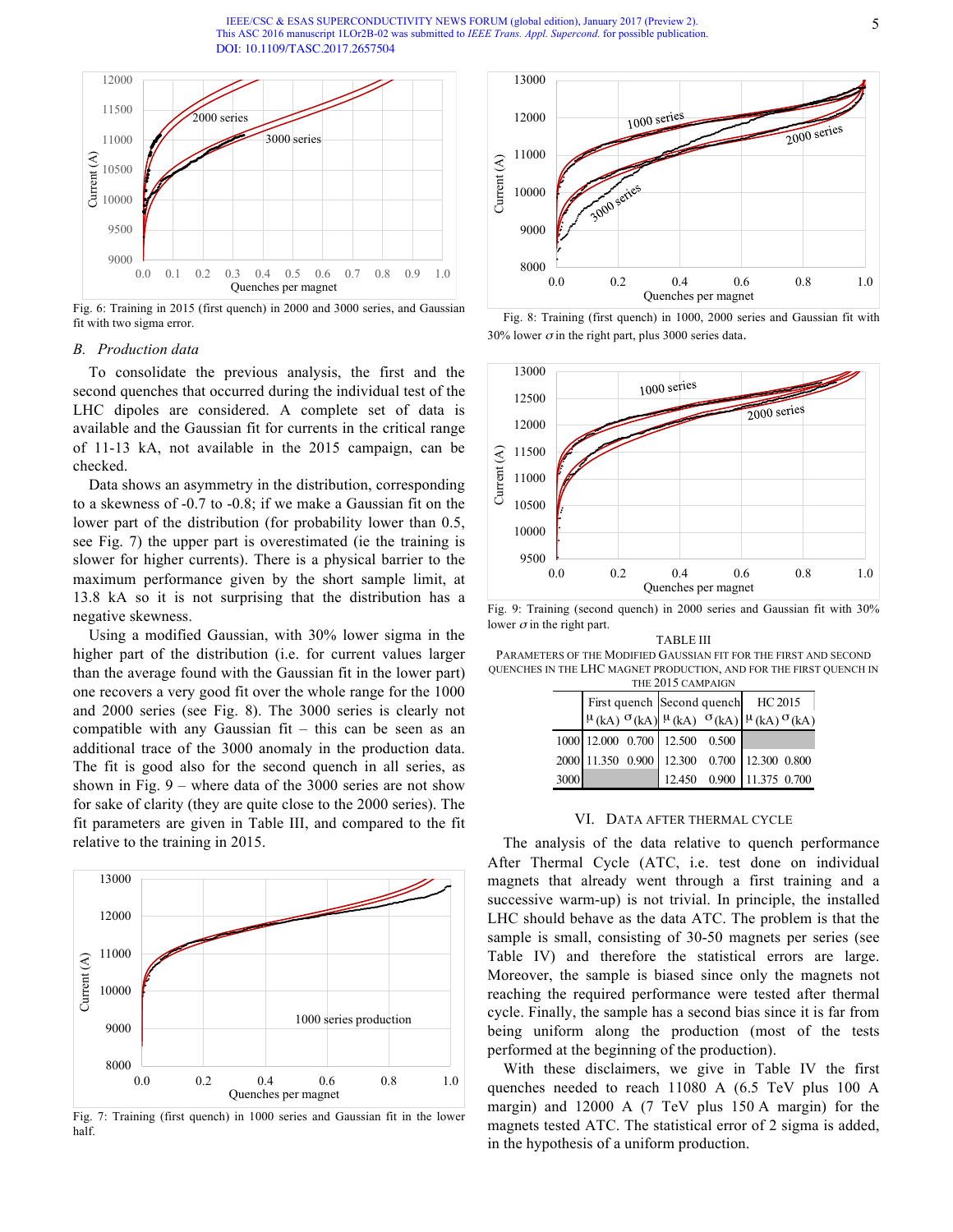TABLE IV FRACTION OF MAGNETS QUENCHING TO REACH 6.5 TEV AND 7 TEV OPERATION, TESTED AFTER THERMAL CYCLE, WITH BIAS DUE TO NONUNIFORM SAMPLING OF THE PRODUCTION

| tested after  |             | first quenches (excluding dismantled) to |                  |               |                 |  |  |
|---------------|-------------|------------------------------------------|------------------|---------------|-----------------|--|--|
| thermal cycle |             |                                          | 6.5 TeV $+100$ A | 7.0 TeV+150 A |                 |  |  |
| 38            | 1000 series |                                          | $0\%$            |               | $18\% \pm 12\%$ |  |  |
| 51            | 2000 series |                                          | $2\% \pm 4\%$    | 18            | $35\% \pm 13\%$ |  |  |
| 33            | 3000 series | 4                                        | $12\% \pm 11\%$  | 12            | $36\% \pm 17\%$ |  |  |

At 11080 A, the observed behavior of 1000 and 2000 series is compatible with the 2015 campaign: quench is negligible for 1000 series and occurs in a few percent of the 2000 series magnets. For the 3000 series, ATC data show a 12% quench probability (with a statistical error of 11%) - large, but not as large as the 35% (with a statistical error of 5%) observed in 2015. The sampling is very unfortunate, since, out of the 33 magnets tested ATC, 13 belong to the first two batches that showed fast training in 2015 (see Fig. 3). The fourth batch, with the slower training in 2015, had only one magnet tested ATC. Carrying out a separate analysis for the 3001-3104 batch (whose 13 magnets never quenched to reach 6.5 TeV) and 3105-3416, one obtains a 15%±14% probability, barely compatible what observed in 2015. So at 6.5 TeV, the 3000 series data ATC showed a considerable training, even though the very uneven sampling does not allow to conclude if these data are compatible with the 2015 commissioning. At 7 TeV, data show a leveling of the performance between the series.

## VII. TOWARDS 7 TEV

One can give an indication on the behavior at 7 TeV through extrapolation of the Gaussian fit of the 2015 commissioning data, with a 30% reduction in the sigma in the upper half as suggested by the production data. This gives a 85% probability of quench for 3000 series magnets, i.e. ~330 quenches, plus 33% for the 2000 series, i.e. ~140 quenches. Using the hypothesis that the quench for the 1000 series corresponds to the second quench in the production (see Fig. 9) or to the behavior ATC (see Table IV), we can add a 18% probability to reach 12 kA, so another 70 quenches for a total of ~540 quenches (see Table V). Two additional estimates are given, where each series is split in homogeneous sets according to the sector (B) or to the production (C) as shown in Fig. 2 and 3. In general we find that 40-45% of the LHC magnets require a quench. In this estimate the second quench is not included.

The statistical error associated to the population size (1232 magnets) is  $\pm 40$  quenches. So each time we have to make a warm-up of the LHC, differences in the number of quenches as large as 80 can be found, just for statistical reasons. On the top of this, there is the statistical error associated to the estimate of the Gaussian parameters, which is very large for the 2000 series, and for the 1000 series is based on heuristic arguments. To have a more reliable estimate, one or more sectors should be powered to 7 TeV. Since 161 first quenches have been already done to train all the LHC to 11080 A, it would be interesting to train before the next warm up, foreseen for 2018. Main unknowns are (i) validating the fit for the 2000

series, that relies on few data, (ii) validating the  $18\%$ hypothesis for the 1000 series, (iii) finding where the 3000 series start to have a second quench. The last point can be seen through training to 7 TeV sector 45, where 2/3 of the 3000 series magnets already had a first quench.

If only one sector is used to extrapolate to the whole LHC, one can show that the precision of the estimate is within a factor two. With a second sector one doubles the sample and the error is reduced by 30%, i.e. in the range  $+60\%$  -35%.

TABLE V

GUESS OF FIRST QUENCHES NEEDED TO REACH 7 TEV PLUS 150 A IN EACH SECTOR, THREE DIFFERENT ESTIMATES.

|        |     |     |     | Estimate for 7 TeV (1 <sup>st</sup> q. only) Done 2015 To do (before warming up) |     |     |     |
|--------|-----|-----|-----|----------------------------------------------------------------------------------|-----|-----|-----|
| sector | А   | В   | С   |                                                                                  | А   | в   |     |
| 12     | 48  | 40  | 32  | 6                                                                                | 42  | 34  | 26  |
| 23     | 63  | 55  | 61  | 17                                                                               | 46  | 38  | 44  |
| 34     | 59  | 50  | 62  | 15                                                                               | 44  | 35  | 47  |
| 45     | 76  | 82  | 85  | 42                                                                               | 34  | 40  | 43  |
| 56     | 90  | 79  | 83  | 17                                                                               | 73  | 62  | 66  |
| 67     | 74  | 65  | 69  | 20                                                                               | 54  | 45  | 49  |
| 78     | 75  | 75  | 62  | 18                                                                               | 57  | 57  | 44  |
| 81     | 76  | 73  | 73  | 26                                                                               | 50  | 47  | 47  |
| LHC    | 561 | 518 | 526 | 161                                                                              | 400 | 357 | 365 |

#### VIII. CONCLUSION

In this paper, the retraining phenomena in the LHC main dipoles are investigated on the ground of the 2008 and 2015 commissioning data, and of the individual test carried out during the production. Data is shown to be compatible with a statistical model where magnets at each warm up and cool down, quench with the same probability. The training curve is the integral of the probability distribution.

The statistical approach allows to state that data is compatible with the following hypothesis:

- i. the same retraining is needed at each warm up;
- ii. the differences between the three manufacturers are significant at 6.5 TeV;
- iii. there are hints of significant differences in the performance at 6.5 TeV along the production of 3000 series, and possibly also for the 2000 series;
- iv. there is a scarcity of double quenches indicating, at the limit of 95% confidence level, that training of one aperture reduces the training probability in the other one;
- v. production data of magnets tested after the thermal cycle (Section VI) are compatible with what seen for 1000 and 2000 series, and at the two  $\sigma$  limit for the 3000 series.

A very interesting result is that 2015 data are compatible with Gaussian tails. Moreover, most of the production data are compatible with a modified Gaussian distribution, as discussed in section V.B. Using the modified Gaussian fit and the production data for guessing the missing information, we estimate that 40-45% of the LHC magnets should quench to reach 7 TeV, with large differences between manufacturers, plus an unknown number of second quenches. We plan to train two sectors towards 7 TeV before the next LHC warm up of the LHC. This would allow to consolidate this analysis and to better understand the overheads required for 7 TeV operation.